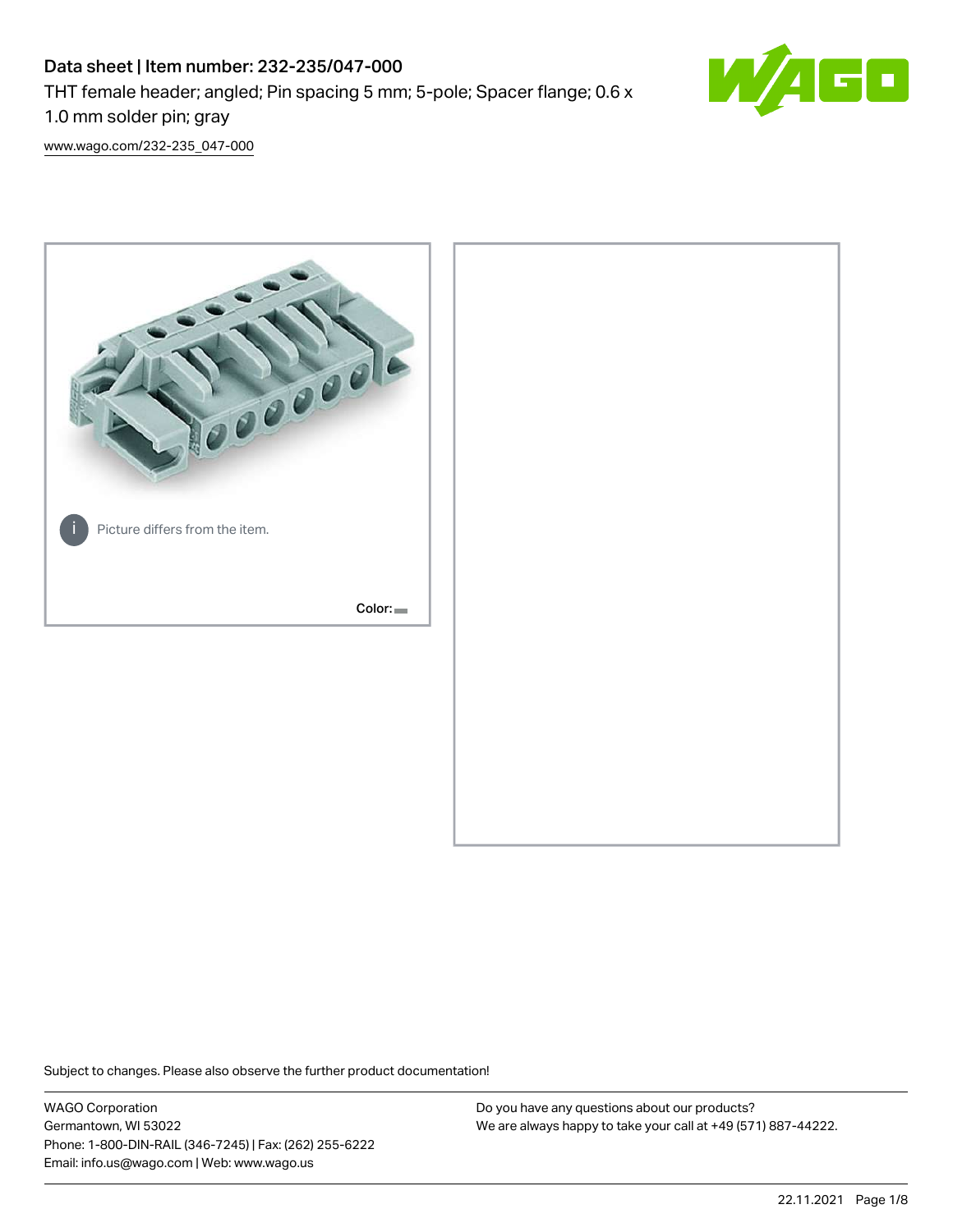

Dimensions in mm

L = pole no. x pin spacing

 $L_1 = L + 3$  mm

 $L_2 = L + 8.8$  mm

 $L_3 = L + 14.8$  mm

2- to 3-pole female connectors – one latch only

## Item description

**Horizontal or vertical PCB mounting via straight or angled solder pins** 

Subject to changes. Please also observe the further product documentation! For board-to-board and board-to-wire connections

WAGO Corporation Germantown, WI 53022 Phone: 1-800-DIN-RAIL (346-7245) | Fax: (262) 255-6222 Email: info.us@wago.com | Web: www.wago.us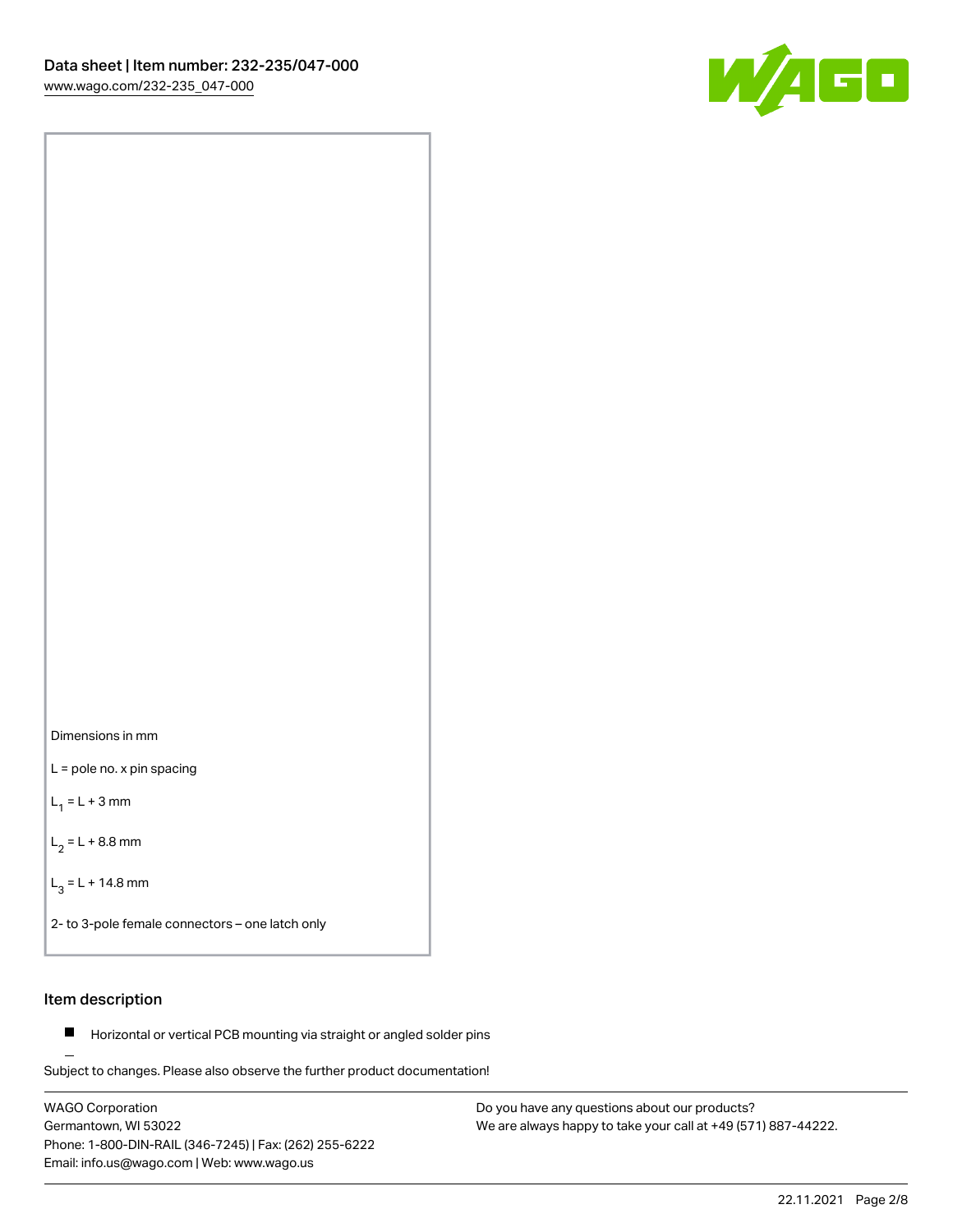

- For board-to-board and board-to-wire connections
- $\blacksquare$ Touch-proof PCB outputs
- $\blacksquare$ Easy-to-identify PCB inputs and outputs
- $\blacksquare$ With coding fingers

### Data **Notes**

| Safety information 1 | The <i>MCS – MULTI CONNECTION SYSTEM</i> includes connectors<br>without breaking capacity in accordance with DIN EN 61984. When<br>used as intended, these connectors must not be connected<br>/disconnected when live or under load. The circuit design should<br>ensure header pins, which can be touched, are not live when<br>unmated. |
|----------------------|--------------------------------------------------------------------------------------------------------------------------------------------------------------------------------------------------------------------------------------------------------------------------------------------------------------------------------------------|
| Variants:            | Other pole numbers<br>3.8 mm pin projection for male headers with straight solder pins<br>Gold-plated or partially gold-plated contact surfaces<br>Other versions (or variants) can be requested from WAGO Sales or<br>configured at https://configurator.wago.com/                                                                        |

# Electrical data

### IEC Approvals

| Ratings per                 | IEC/EN 60664-1                                                        |
|-----------------------------|-----------------------------------------------------------------------|
| Rated voltage (III / 3)     | 320 V                                                                 |
| Rated surge voltage (III/3) | 4 <sub>k</sub> V                                                      |
| Rated voltage (III/2)       | 320 V                                                                 |
| Rated surge voltage (III/2) | 4 <sub>k</sub> V                                                      |
| Nominal voltage (II/2)      | 630 V                                                                 |
| Rated surge voltage (II/2)  | 4 <sub>kV</sub>                                                       |
| Rated current               | 12A                                                                   |
| Legend (ratings)            | $(III / 2)$ $\triangle$ Overvoltage category III / Pollution degree 2 |

### UL Approvals

| Approvals per                  | UL 1059 |
|--------------------------------|---------|
| Rated voltage UL (Use Group B) | 300 V   |
| Rated current UL (Use Group B) | 15 A    |
| Rated voltage UL (Use Group D) | 300 V   |
| Rated current UL (Use Group D) | 10 A    |

Subject to changes. Please also observe the further product documentation!

| <b>WAGO Corporation</b>                                | Do you have any questions about our products?                 |
|--------------------------------------------------------|---------------------------------------------------------------|
| Germantown, WI 53022                                   | We are always happy to take your call at +49 (571) 887-44222. |
| Phone: 1-800-DIN-RAIL (346-7245)   Fax: (262) 255-6222 |                                                               |
| Email: info.us@wago.com   Web: www.wago.us             |                                                               |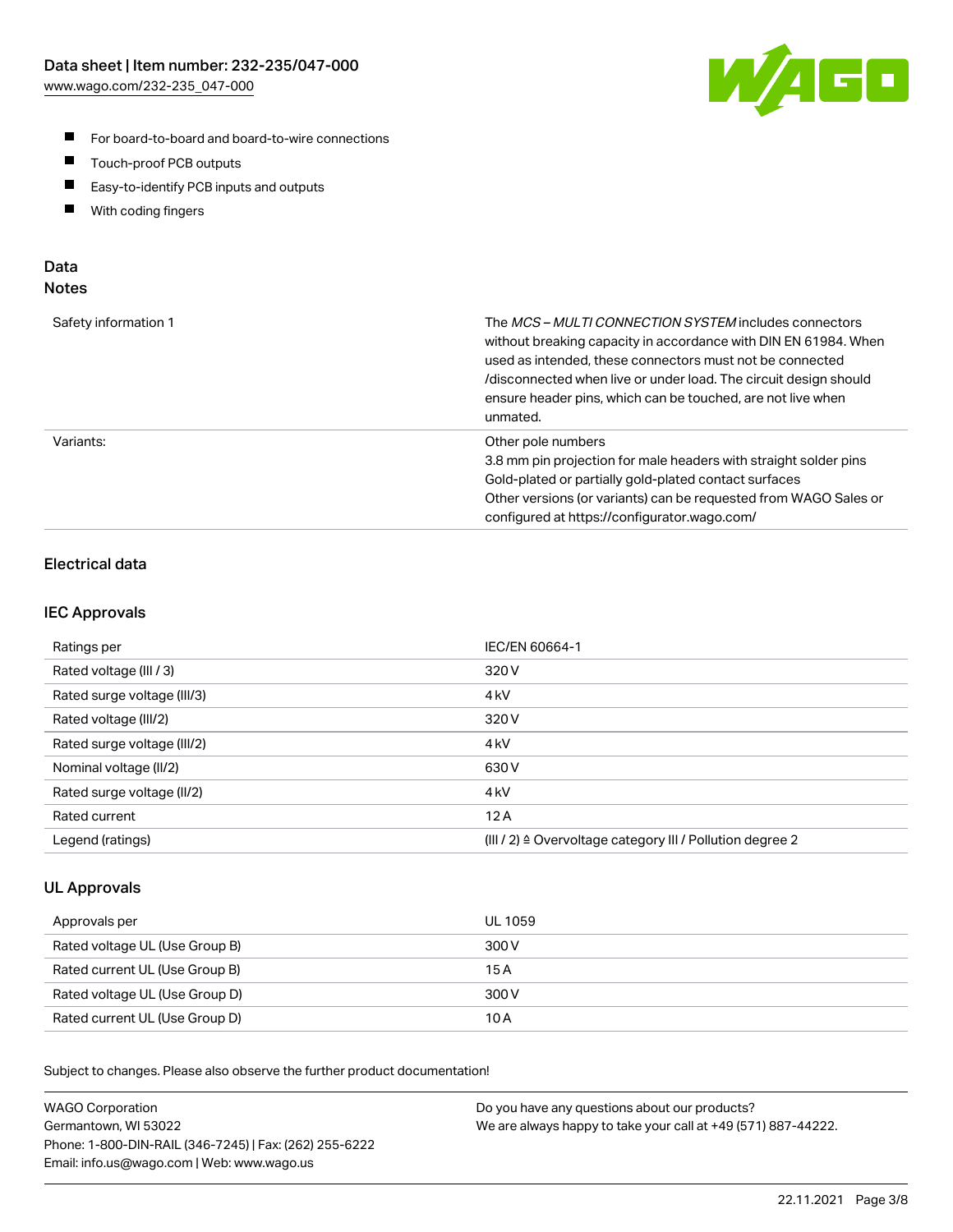

# Ratings per UL

| Rated voltage UL 1977 | soo v<br>วบบ<br>. |
|-----------------------|-------------------|
| Rated current UL 1977 | --                |
|                       | . J <i>r</i>      |

## CSA Approvals

| Approvals per                   | CSA   |
|---------------------------------|-------|
| Rated voltage CSA (Use Group B) | 300 V |
| Rated current CSA (Use Group B) | 15 A  |
| Rated voltage CSA (Use Group D) | 300 V |
| Rated current CSA (Use Group D) | 10 A  |

#### Connection data

| Total number of potentials |  |
|----------------------------|--|
| Number of connection types |  |
| Number of levels           |  |

#### Connection 1

| Number of poles |  |  |
|-----------------|--|--|
|                 |  |  |

# Physical data

| Pin spacing                          | 5 mm / 0.197 inch     |
|--------------------------------------|-----------------------|
| Width                                | 39.8 mm / 1.567 inch  |
| Height                               | 16.6 mm / 0.654 inch  |
| Height from the surface              | 11.6 mm / 0.457 inch  |
| Depth                                | 18.25 mm / 0.719 inch |
| Solder pin length                    | 5 <sub>mm</sub>       |
| Solder pin dimensions                | $0.6 \times 1$ mm     |
| Drilled hole diameter with tolerance | $1.3$ $(+0.1)$ mm     |

# Mechanical data

| Mounting type | Mounting flange             |
|---------------|-----------------------------|
| Mounting type | Flush feed-through mounting |
|               | Panel mounting              |

Subject to changes. Please also observe the further product documentation!

| <b>WAGO Corporation</b>                                | Do you have any questions about our products?                 |
|--------------------------------------------------------|---------------------------------------------------------------|
| Germantown, WI 53022                                   | We are always happy to take your call at +49 (571) 887-44222. |
| Phone: 1-800-DIN-RAIL (346-7245)   Fax: (262) 255-6222 |                                                               |
| Email: info.us@wago.com   Web: www.wago.us             |                                                               |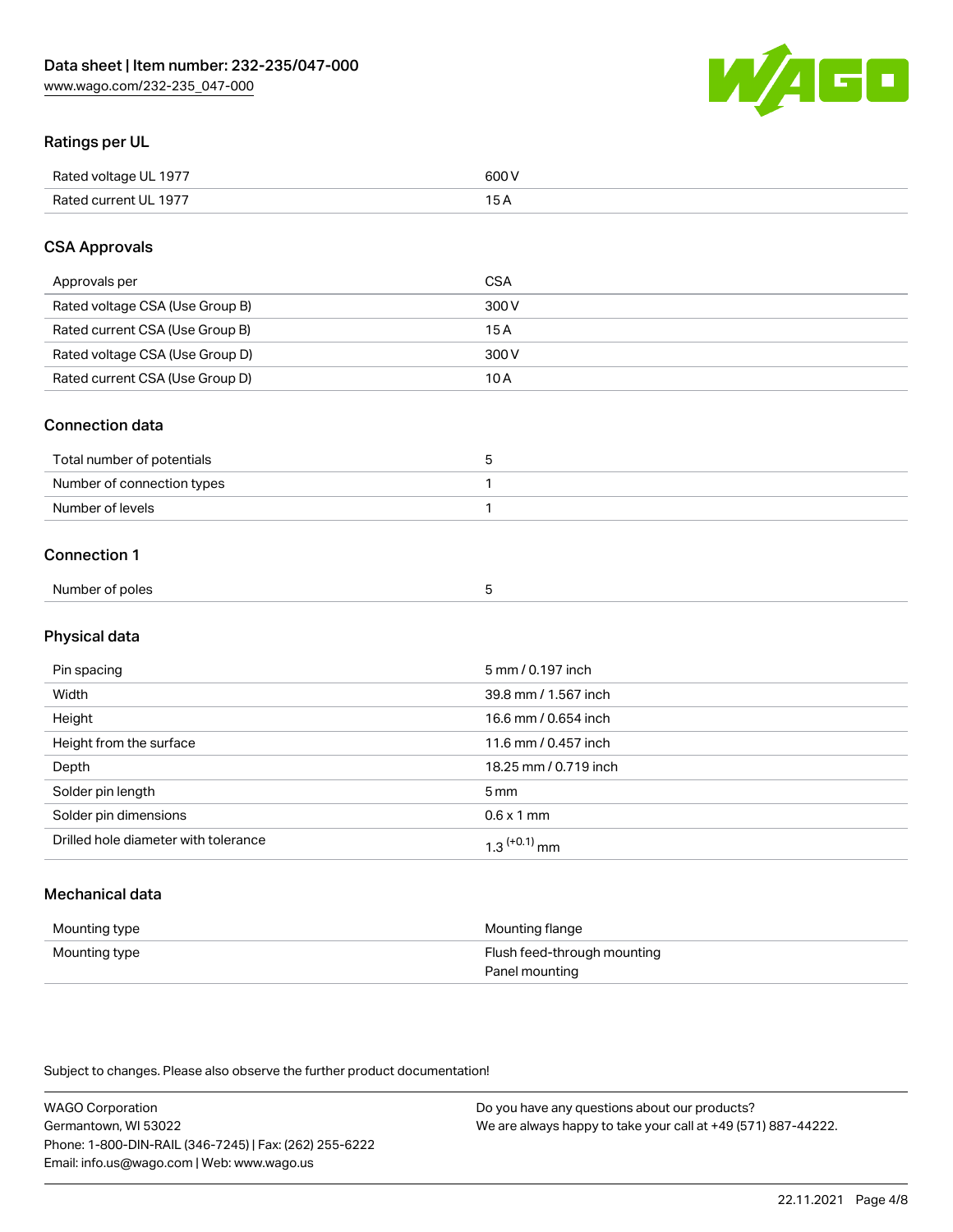

## Plug-in connection

| Contact type (pluggable connector) | Female header |
|------------------------------------|---------------|
| Connector (connection type)        | for PCB       |
| Mismating protection               | No            |
| Mating direction to the PCB        | 0°            |
| Locking of plug-in connection      | Without       |

# PCB contact

| PCB Contact                         | тнт                                        |
|-------------------------------------|--------------------------------------------|
| Solder pin arrangement              | over the entire female connector (in-line) |
| Number of solder pins per potential |                                            |

#### Material data

| Color                       | gray             |
|-----------------------------|------------------|
| Material group              |                  |
| Insulation material         | Polyamide (PA66) |
| Flammability class per UL94 | V <sub>0</sub>   |
| Contact material            | Copper alloy     |
| Contact plating             | tin-plated       |
| Fire load                   | $0.11$ MJ        |
| Weight                      | 5.6g             |

#### Environmental requirements

| Limit temperature range | $-60+85 °C$ |
|-------------------------|-------------|
|-------------------------|-------------|

## Commercial data

| Product Group         | 3 (Multi Conn. System) |
|-----------------------|------------------------|
| PU (SPU)              | 50 Stück               |
| Packaging type        | box                    |
| Country of origin     | DE                     |
| <b>GTIN</b>           | 4044918624756          |
| Customs tariff number | 85366990990            |

#### Approvals / Certificates

#### Country specific Approvals

Subject to changes. Please also observe the further product documentation!

| <b>WAGO Corporation</b>                                | Do you have any questions about our products?                 |
|--------------------------------------------------------|---------------------------------------------------------------|
| Germantown, WI 53022                                   | We are always happy to take your call at +49 (571) 887-44222. |
| Phone: 1-800-DIN-RAIL (346-7245)   Fax: (262) 255-6222 |                                                               |
| Email: info.us@wago.com   Web: www.wago.us             |                                                               |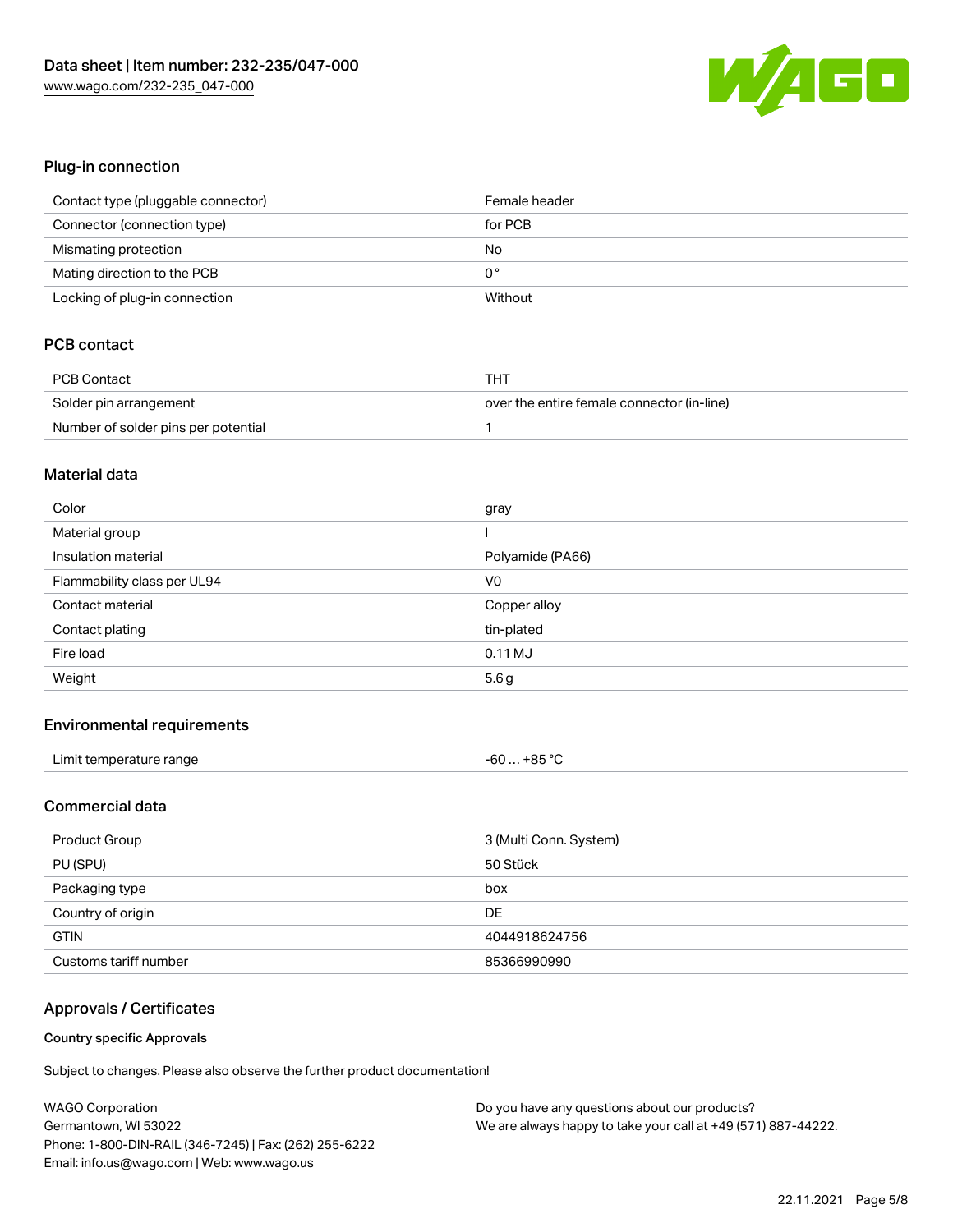

| Logo | Approval                        | <b>Additional Approval Text</b> | Certificate<br>name |
|------|---------------------------------|---------------------------------|---------------------|
| A    | CSA<br>DEKRA Certification B.V. | C22.2                           | 1466354             |

#### Ship Approvals

ЧV

| Logo                     | Approval                                                | <b>Additional Approval Text</b> | Certificate<br>name                 |
|--------------------------|---------------------------------------------------------|---------------------------------|-------------------------------------|
| ABS                      | <b>ABS</b><br>American Bureau of Shipping               |                                 | $19 -$<br>HG15869876-<br><b>PDA</b> |
| <b>BUREAU</b><br>VERITAS | BV<br>Bureau Veritas S.A.                               | <b>IEC 60998</b>                | 11915/D0 BV                         |
|                          | <b>DNV GL</b><br>Det Norske Veritas, Germanischer Lloyd |                                 | TAE 000016Z                         |
|                          |                                                         |                                 |                                     |

#### UL-Approvals

| Logo                  | Approval                                    | <b>Additional Approval Text</b> | Certificate<br>name |
|-----------------------|---------------------------------------------|---------------------------------|---------------------|
| А.                    | UL<br>Underwriters Laboratories Inc.        | <b>UL 1059</b>                  | E45172              |
| $\boldsymbol{\theta}$ | <b>UR</b><br>Underwriters Laboratories Inc. | <b>UL 1977</b>                  | E45171              |

#### **Counterpart**



Item no.231-605 nech no.<br>
Male connector; 5-pole; Pin spacing 5 mm; gray [www.wago.com/231-605](https://www.wago.com/231-605)

#### Optional accessories

#### Testing accessories

Testing accessories

Subject to changes. Please also observe the further product documentation!

WAGO Corporation Germantown, WI 53022 Phone: 1-800-DIN-RAIL (346-7245) | Fax: (262) 255-6222 Email: info.us@wago.com | Web: www.wago.us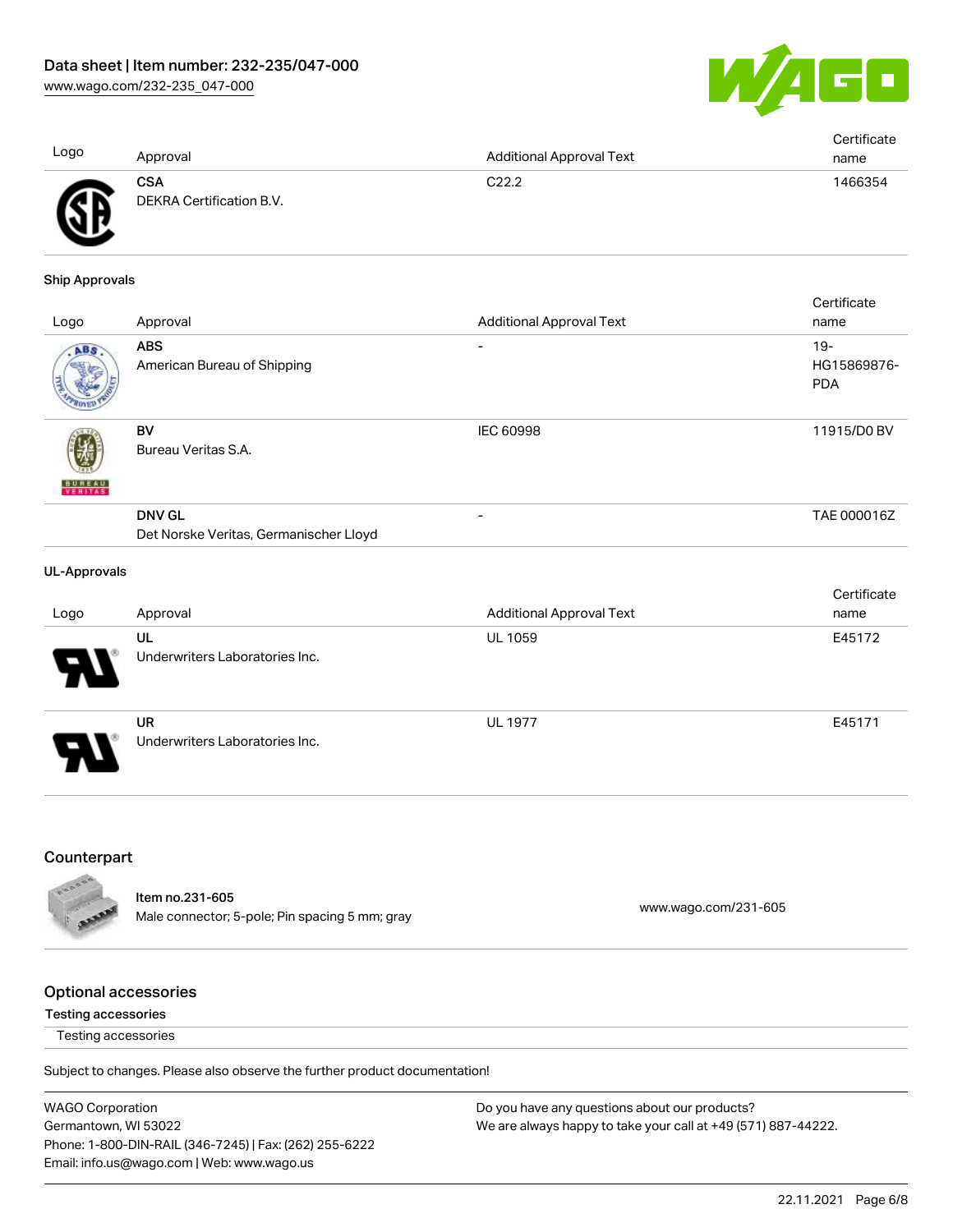



Item no.: 231-661

Test plugs for female connectors; for 5 mm and 5.08 mm pin spacing; 2,50 mm²; light gray [www.wago.com/231-661](http://www.wago.com/231-661)

# **Downloads Documentation**

| <b>Additional Information</b>                                                                                                                                          |            |               |          |
|------------------------------------------------------------------------------------------------------------------------------------------------------------------------|------------|---------------|----------|
| Technical explanations                                                                                                                                                 | 2019 Apr 3 | pdf<br>2.0 MB | Download |
|                                                                                                                                                                        |            |               |          |
| <b>CAD files</b>                                                                                                                                                       |            |               |          |
| <b>CAE</b> data                                                                                                                                                        |            |               |          |
| EPLAN Data Portal 232-235/047-000                                                                                                                                      |            | URL           | Download |
| EPLAN Data Portal 232-235/047-000                                                                                                                                      |            | URL           | Download |
| <b>PCB Design</b>                                                                                                                                                      |            |               |          |
| Symbol and Footprint 232-235/047-000                                                                                                                                   |            | URL           | Download |
| CAx data for your PCB design, consisting of "schematic symbols and PCB footprints",<br>allow easy integration of the WAGO component into your development environment. |            |               |          |
| Supported formats:                                                                                                                                                     |            |               |          |
| Accel EDA 14 & 15<br>ш                                                                                                                                                 |            |               |          |
| ш<br>Altium 6 to current version                                                                                                                                       |            |               |          |

- $\blacksquare$ Cadence Allegro
- $\blacksquare$ **DesignSpark**
- $\blacksquare$ Eagle Libraries
- $\blacksquare$ KiCad
- $\blacksquare$ Mentor Graphics BoardStation
- $\blacksquare$ Mentor Graphics Design Architect
- $\blacksquare$ Mentor Graphics Design Expedition 99 and 2000
- OrCAD 9.X PCB and Capture П
- П PADS PowerPCB 3, 3.5, 4.X, and 5.X
- $\blacksquare$ PADS PowerPCB and PowerLogic 3.0
- $\blacksquare$ PCAD 2000, 2001, 2002, 2004, and 2006
- $\blacksquare$ Pulsonix 8.5 or newer
- $\blacksquare$ STL

Subject to changes. Please also observe the further product documentation!

WAGO Corporation Germantown, WI 53022 Phone: 1-800-DIN-RAIL (346-7245) | Fax: (262) 255-6222 Email: info.us@wago.com | Web: www.wago.us